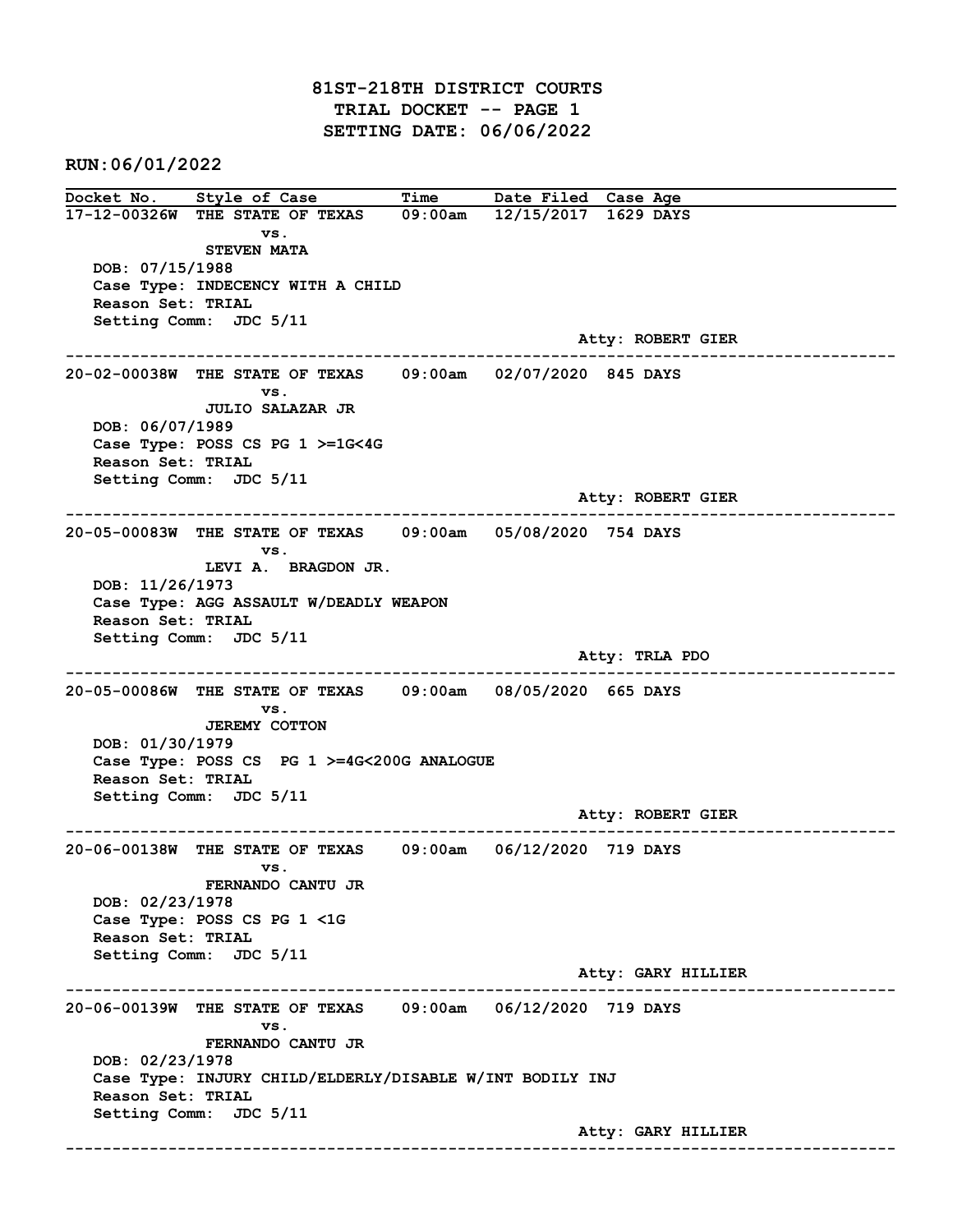## 81ST-218TH DISTRICT COURTS TRIAL DOCKET -- PAGE 2 SETTING DATE: 06/06/2022

RUN:06/01/2022

Docket No. Style of Case Time Date Filed Case Age 20-06-00148W THE STATE OF TEXAS 09:00am 06/12/2020 719 DAYS vs. MICHELE L NICHOLSON DOB: 12/22/1972 Case Type: SEXUAL ASSLT CHILD Reason Set: TRIAL Setting Comm: JDC 5/11 Atty: PHILIP LAMBERT ------------------------------------------------------------------------------------------------------------------------ 20-08-00199W THE STATE OF TEXAS 09:00am 08/14/2020 656 DAYS vs. ROYCE HOUSTON SMITH DOB: 09/15/1973 Case Type: CRIM MISCH >=\$20K Reason Set: TRIAL Setting Comm: JDC 5/11 Atty: ROBERT GIER ------------------------------------------------------------------------------------------------------------------------ 21-01-00004W THE STATE OF TEXAS 09:00am 01/28/2021 489 DAYS vs. ERBEIS GOMEZ DOB: 02/05/1988 Case Type: THEFT OF FIREARM Reason Set: TRIAL Setting Comm: JDC 5/11 Atty: ROBERT GIER ------------------------------------------------------------------------------------------------------------------------ 21-02-00041W THE STATE OF TEXAS 09:00am 02/26/2021 460 DAYS vs. DIANA G. DAVILA DOB: 07/30/1977 Case Type: POSS CS PG 1 <1G Reason Set: TRIAL Setting Comm: JDC 5/11 Atty: TRLA PDO ------------------------------------------------------------------------------------------------------------------------ 21-04-00077W THE STATE OF TEXAS 09:00am 04/16/2021 411 DAYS vs. JOSEPH A. MCINTOSH DOB: 11/12/1988 Case Type: IMPROPER RELATIONSHIP BETWEEN EDUCATOR/STUDENT Reason Set: TRIAL Setting Comm: JDC 5/11 Atty: JOHN GILMORE ------------------------------------------------------------------------------------------------------------------------ 21-05-00091W THE STATE OF TEXAS 09:00am 05/14/2021 383 DAYS vs. SANTIAGO MATA DOB: 07/24/1963 Case Type: AGG SEXUAL ASSAULT CHILD Reason Set: TRIAL Setting Comm: JDC 5/11 Atty: STEPHEN BARRERA ------------------------------------------------------------------------------------------------------------------------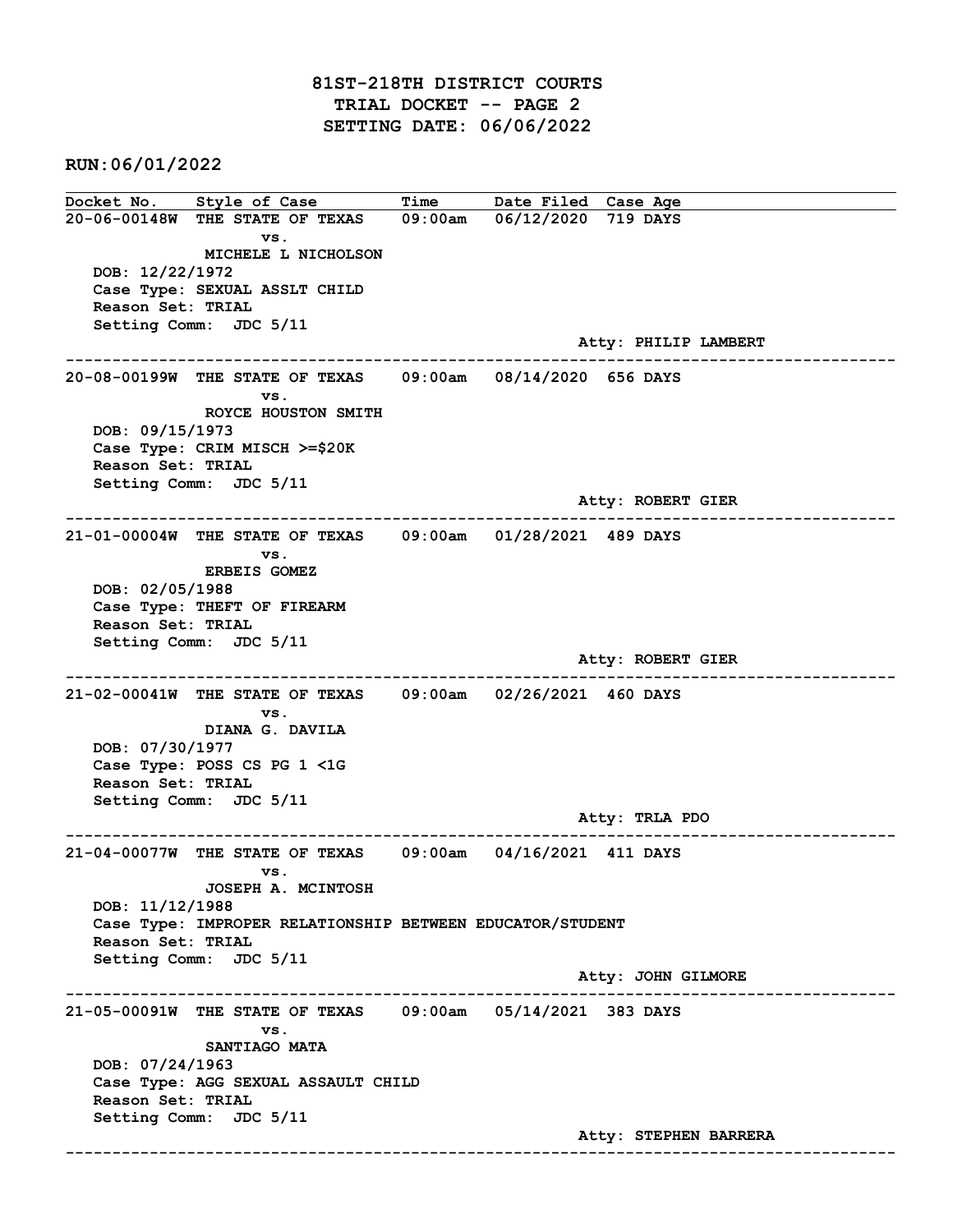## 81ST-218TH DISTRICT COURTS TRIAL DOCKET -- PAGE 3 SETTING DATE: 06/06/2022

RUN:06/01/2022

Docket No. Style of Case Time Date Filed Case Age 21-05-00104W THE STATE OF TEXAS 09:00am 05/14/2021 383 DAYS vs. NICOLAS CANTU III DOB: 12/24/1997 Case Type: AGG SEXUAL ASSAULT CHILD Reason Set: TRIAL Setting Comm: JDC 5/11 Atty: STEPHEN BARRERA ------------------------------------------------------------------------------------------------------------------------ 21-06-00126W THE STATE OF TEXAS 09:00am 06/11/2021 355 DAYS vs. ERBEIS GOMEZ DOB: 02/05/1988 Case Type: POSS CS PG 1 <1G Reason Set: TRIAL Setting Comm: JDC 5/11 Atty: ROBERT GIER ------------------------------------------------------------------------------------------------------------------------ 21-06-00127W THE STATE OF TEXAS 09:00am 06/11/2021 355 DAYS vs. ERBEIS GOMEZ DOB: 02/05/1988 Case Type: AGG ASSAULT W/DEADLY WEAPON Reason Set: TRIAL Setting Comm: JDC 5/11 Atty: ROBERT GIER ------------------------------------------------------------------------------------------------------------------------ 21-07-00142W THE STATE OF TEXAS 09:00am 07/13/2021 323 DAYS vs. ROSEMARY CRUZ DOB: 08/28/1972 Case Type: INJURY CHILD/ELDERLY/DISABLE W/INT BODILY INJ Reason Set: TRIAL Setting Comm: JDC 5/11 Atty: STEPHEN BARRERA ------------------------------------------------------------------------------------------------------------------------ 21-07-00145W THE STATE OF TEXAS 09:00am 07/13/2021 323 DAYS vs. COLE AUSTIN RIVETTE DOB: 04/02/2021 Case Type: UNAUTH USE OF MOTOR VEHICLE Reason Set: TRIAL Setting Comm: JDC 5/11 Atty: KIMBERLY BUSH ------------------------------------------------------------------------------------------------------------------------ 21-07-00146W THE STATE OF TEXAS 09:00am 07/13/2021 323 DAYS vs. ESTEBAN SAN MIGUEL DOB: 10/29/1958 Case Type: SEXUAL ASSLT CHILD Reason Set: TRIAL Setting Comm: JDC 5/11 Atty: STEPHEN BARRERA ------------------------------------------------------------------------------------------------------------------------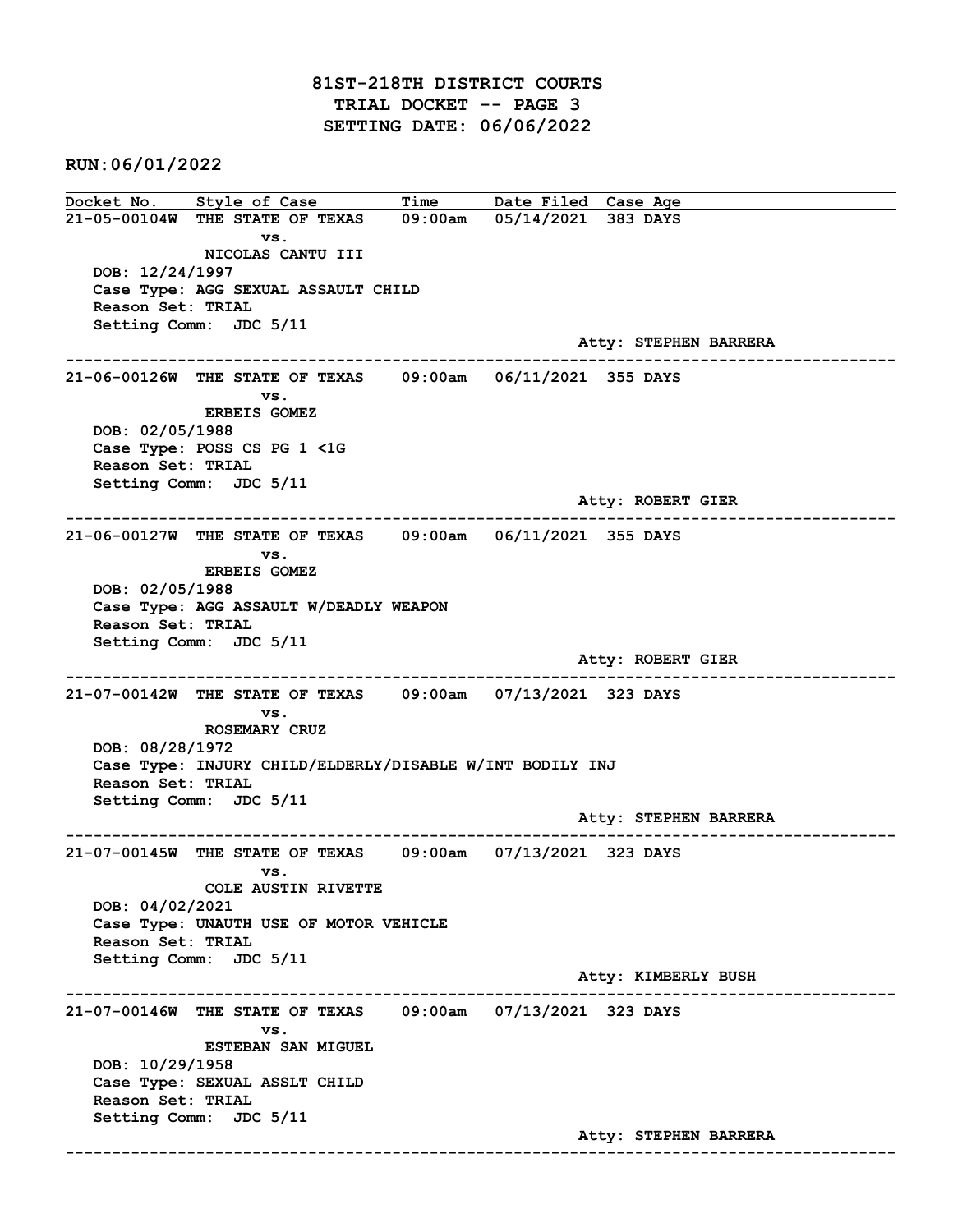## 81ST-218TH DISTRICT COURTS TRIAL DOCKET -- PAGE 4 SETTING DATE: 06/06/2022

RUN:06/01/2022

Docket No. Style of Case Time Date Filed Case Age 21-08-00149W THE STATE OF TEXAS 09:00am 08/13/2021 292 DAYS vs. JOSEPH JAMES ARCE DOB: 03/19/1972 Case Type: MAN DEL CS PG 1 >=1G<4G Reason Set: TRIAL Setting Comm: JDC 5/11 Atty: EDWARD H. ADAMS ------------------------------------------------------------------------------------------------------------------------ 21-08-00159W THE STATE OF TEXAS 09:00am 08/13/2021 292 DAYS vs. KEITH ORYAN WHITE DOB: 09/09/1985 Case Type: UNAUTH USE OF MOTOR VEHICLE Reason Set: TRIAL Setting Comm: JDC 5/11 Atty: MONICA KHIRALLAH ------------------------------------------------------------------------------------------------------------------------ 21-08-00170W THE STATE OF TEXAS 09:00am 08/13/2021 292 DAYS vs. RICHARD EUGENE HYATT DOB: 08/10/1980 Case Type: MAN DEL CS PG 1 >=4G<200G Reason Set: TRIAL Setting Comm: JDC 5/11 Atty: ADRIAN PEREZ ------------------------------------------------------------------------------------------------------------------------ 21-08-00172W THE STATE OF TEXAS 09:00am 08/13/2021 292 DAYS vs. SHANNA L. ROMERO-LOZANO DOB: 03/13/1973 Case Type: MAN DEL CS PG 1 <1G Reason Set: TRIAL Setting Comm: JDC 5/11 Atty: TRLA PDO ------------------------------------------------------------------------------------------------------------------------ 21-09-00190W THE STATE OF TEXAS 09:00am 09/03/2021 271 DAYS vs. LEVI A. BRAGDON,JR. DOB: 11/26/1973 Case Type: POSS CS PG 1 <1G Reason Set: TRIAL Setting Comm: JDC 5/11 Atty: TRLA PDO ------------------------------------------------------------------------------------------------------------------------ 21-10-00204W THE STATE OF TEXAS 09:00am 10/01/2021 243 DAYS vs. COLE AUSTIN RIVETTE DOB: 04/02/2021 Case Type: FRAUD USE/POSS IDENT INFO # ITEMS 10<50 ELDER Reason Set: TRIAL Setting Comm: JDC 5/11 Atty: KIMBERLY BUSH ------------------------------------------------------------------------------------------------------------------------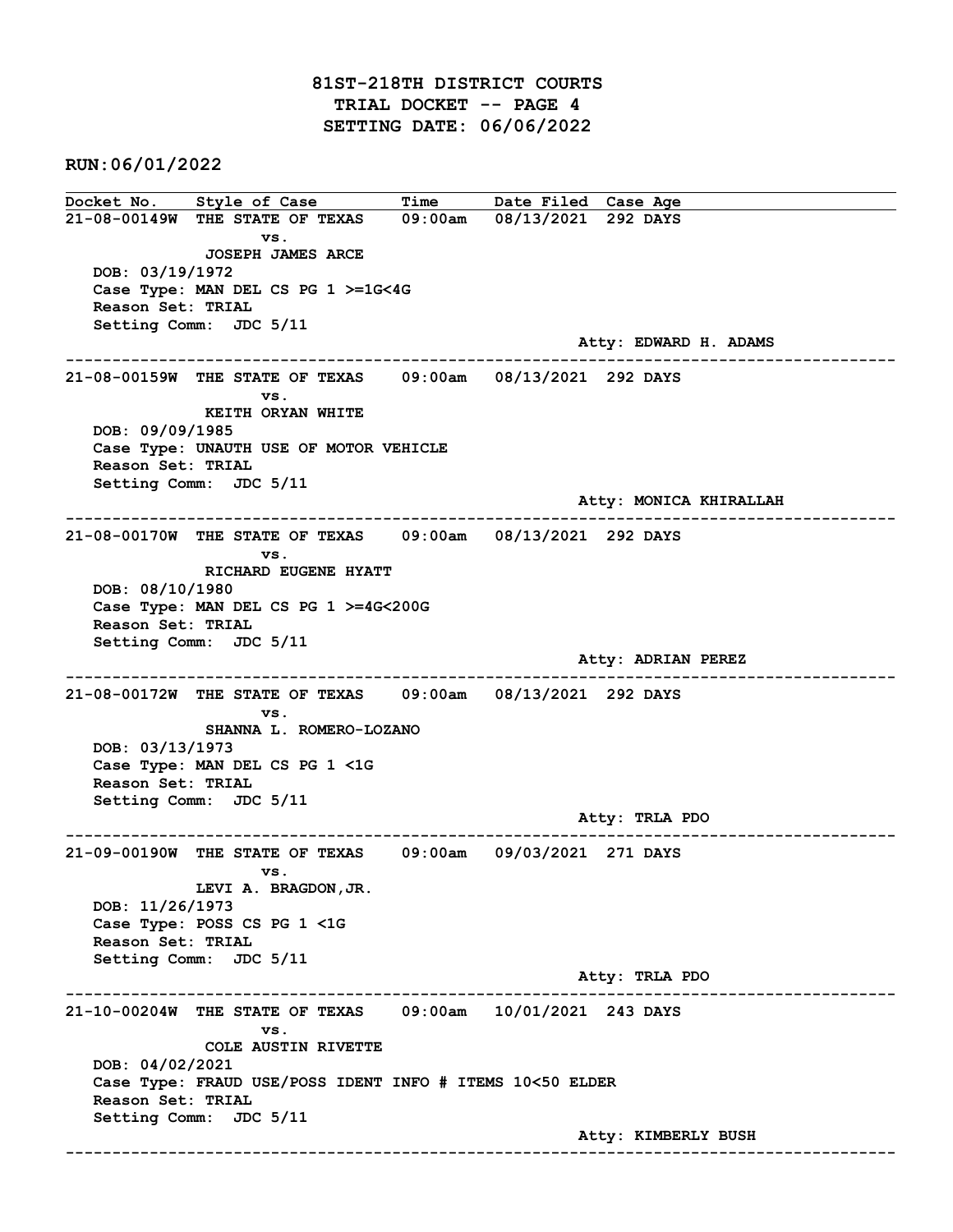RUN:06/01/2022

Docket No. Style of Case Time Date Filed Case Age 21-10-00208W THE STATE OF TEXAS 09:00am 10/01/2021 243 DAYS vs. MARCUS OLIVO DOB: 09/11/1995 Case Type: CONTINUOUS VIOLENCE AGAINST THE FAMILY Reason Set: TRIAL Setting Comm: JDC 5/11 Atty: RENE PENA ------------------------------------------------------------------------------------------------------------------------ 21-10-00210W THE STATE OF TEXAS 09:00am 10/01/2021 243 DAYS vs. GUY DEAN PEELE DOB: 10/07/1961 Case Type: INDECENCY W/CHILD SEXUAL CONTACT Reason Set: TRIAL Setting Comm: JDC 5/11 Atty: STEPHEN BARRERA ------------------------------------------------------------------------------------------------------------------------ 21-10-00211W THE STATE OF TEXAS 09:00am 10/01/2021 243 DAYS vs. WILLIAM LEON PLATT DOB: 08/22/1963 Case Type: CRIMINAL MISCHIEF >=\$2,500<\$30K Reason Set: TRIAL Setting Comm: JDC 5/11 Atty: STEPHEN BARRERA ------------------------------------------------------------------------------------------------------------------------ 21-10-00212W THE STATE OF TEXAS 09:00am 10/01/2021 243 DAYS vs. CHRISTOPHER A. RIVETTE DOB: 07/29/1996 Case Type: THEFT-MAIL ID INFO =>50 ADDRESSES IAT Reason Set: TRIAL Setting Comm: JDC 5/11 Atty: KIMBERLY BUSH ------------------------------------------------------------------------------------------------------------------------ 21-10-00213W THE STATE OF TEXAS 09:00am 10/01/2021 243 DAYS vs. JARED JAMES SEMLINGER DOB: 05/30/1989 Case Type: ASSAULT FAMILY/HOUSEHOLD MEMBER PREV CONV IAT Reason Set: TRIAL Setting Comm: JDC 5/11 Atty: JENNIFER TAPIA ------------------------------------------------------------------------------------------------------------------------ 21-10-00214W THE STATE OF TEXAS 09:00am 10/01/2021 243 DAYS vs. KENDRICK THOMAS TRINIDAD DOB: 01/09/1995 Case Type: OBSTRUCTION OR RETALIATION Reason Set: TRIAL Setting Comm: JDC 5/11 Atty: TRLA PDO ------------------------------------------------------------------------------------------------------------------------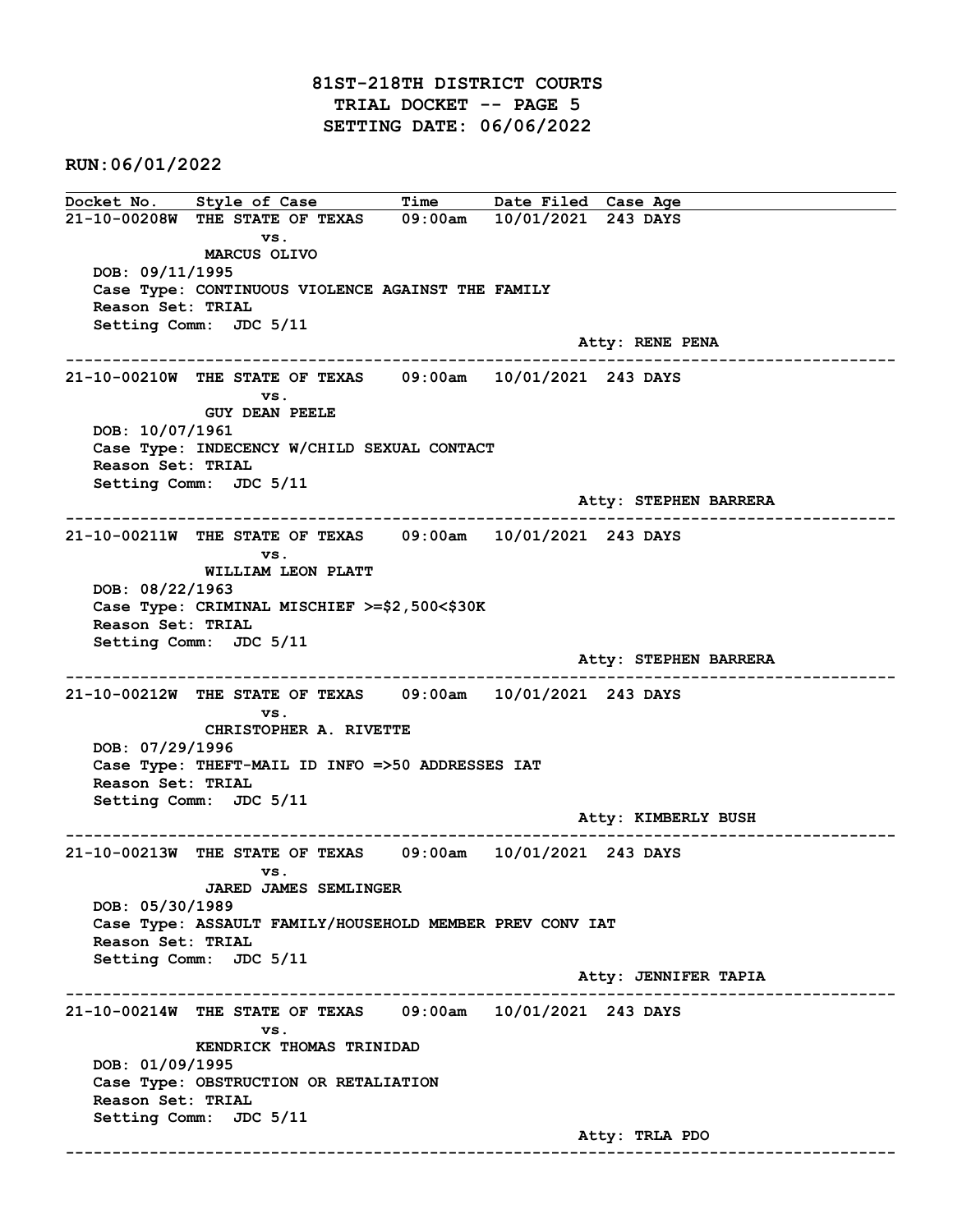## 81ST-218TH DISTRICT COURTS TRIAL DOCKET -- PAGE 6 SETTING DATE: 06/06/2022

RUN:06/01/2022

Docket No. Style of Case Time Date Filed Case Age 21-11-00216W THE STATE OF TEXAS 09:00am 11/12/2021 201 DAYS vs. JOSEPH JAMES ARCE DOB: 03/19/1972 Case Type: MAN DEL CS PG 1 >=1G<4G Reason Set: TRIAL Setting Comm: JDC 5/11 Atty: EDWARD H. ADAMS ------------------------------------------------------------------------------------------------------------------------ 21-11-00217W THE STATE OF TEXAS 09:00am 11/12/2021 201 DAYS vs. DAVID ALAN BALESTERI DOB: 10/09/1982 Case Type: MAN DEL CS PG 1 >=4G<200G Reason Set: TRIAL Setting Comm: JDC 5/11 Atty: STEPHEN BARRERA ------------------------------------------------------------------------------------------------------------------------ 22-01-00009W THE STATE OF TEXAS 09:00am 01/19/2022 133 DAYS vs. ROBERT SAUCEDA, JR. DOB: 10/03/1991 Case Type: AGG ASSLT W/DEADLY WEAPON Reason Set: TRIAL Setting Comm: JDC 5/11 Atty: ANDRES CEDILLOS ------------------------------------------------------------------------------------------------------------------------ 22-01-00021W THE STATE OF TEXAS 09:00am 01/19/2022 133 DAYS vs. RUTH ANN COVENEY DOB: 12/26/1963 Case Type: CRIMINAL MISCHIEF >=\$2,500<\$30K Reason Set: TRIAL Setting Comm: JDC 5/11 Atty: ANDRES CEDILLOS ------------------------------------------------------------------------------------------------------------------------ 22-01-00035W THE STATE OF TEXAS 09:00am 01/19/2022 133 DAYS vs. AUSTIN OWEN RAMSEY DOB: 10/26/1999 Case Type: POSS CS PG 2 >= 1G<4G Reason Set: TRIAL Setting Comm: JDC 5/11 Atty: ADAM KOBS ------------------------------------------------------------------------------------------------------------------------ 22-01-00036W THE STATE OF TEXAS 09:00am 01/19/2022 133 DAYS vs. ALIA JOSEPH M. ROGERS DOB: 08/06/1997 Case Type: ASSAULT FAMILY/HOUSEHOLD MEMBER PREV CONV IAT Reason Set: TRIAL Setting Comm: JDC 5/11 Atty: ANDRES CEDILLOS ------------------------------------------------------------------------------------------------------------------------